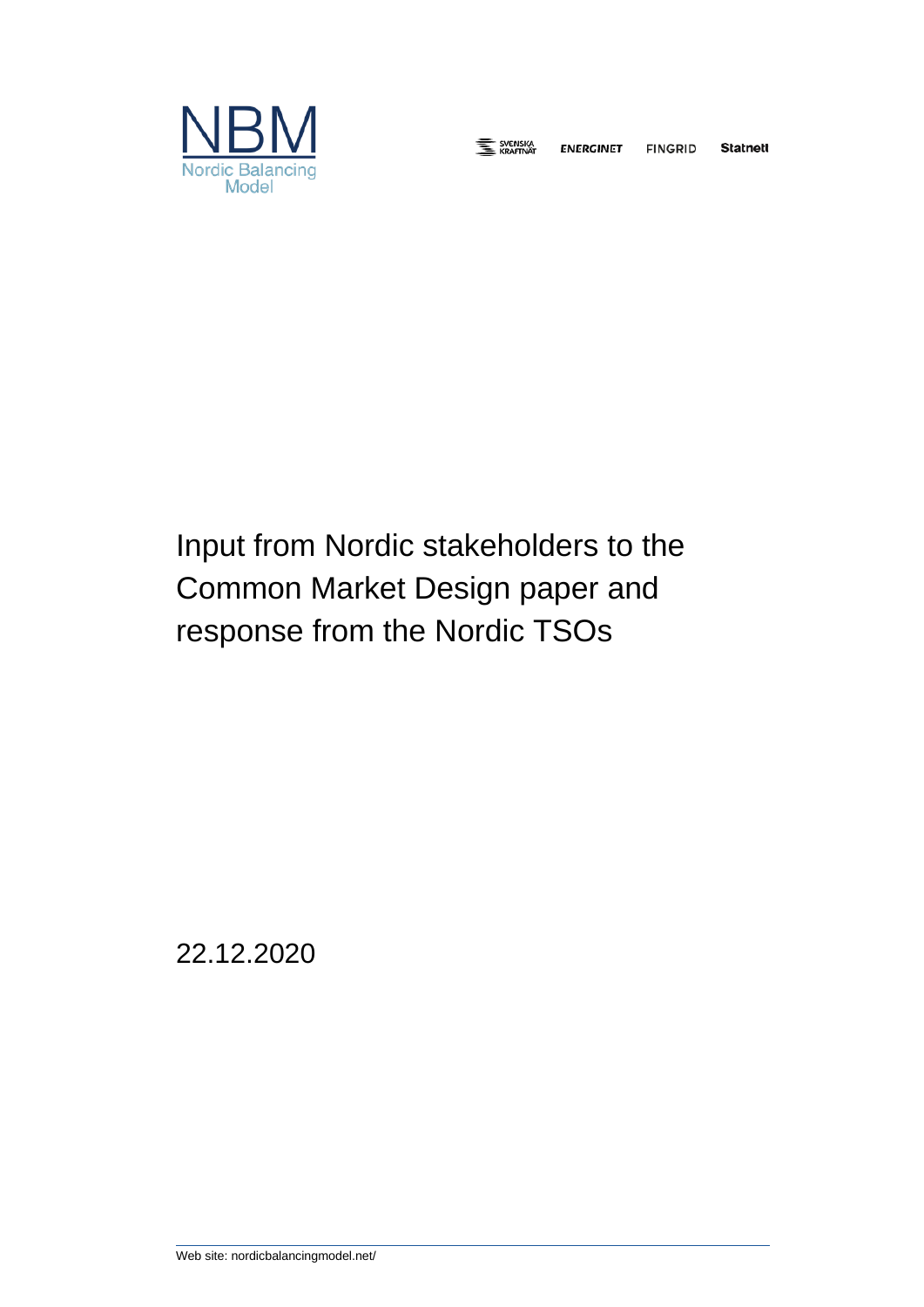

### **Contents**

| Need for additional measures<br>$\overline{4}$<br><b>Timeline</b><br>$\overline{z}$                                                                 |
|-----------------------------------------------------------------------------------------------------------------------------------------------------|
|                                                                                                                                                     |
|                                                                                                                                                     |
| Determination of the dominating direction<br>8<br>Determination of the imbalance price in both ISPs with and without a<br>dominating direction<br>9 |
|                                                                                                                                                     |
|                                                                                                                                                     |
|                                                                                                                                                     |
| <b>BRP</b> fee structure<br>12                                                                                                                      |
| <b>BRP</b> fee levels<br>12                                                                                                                         |
| Shortage pricing<br>14                                                                                                                              |
| Overall conclusion - final common market design proposal 14                                                                                         |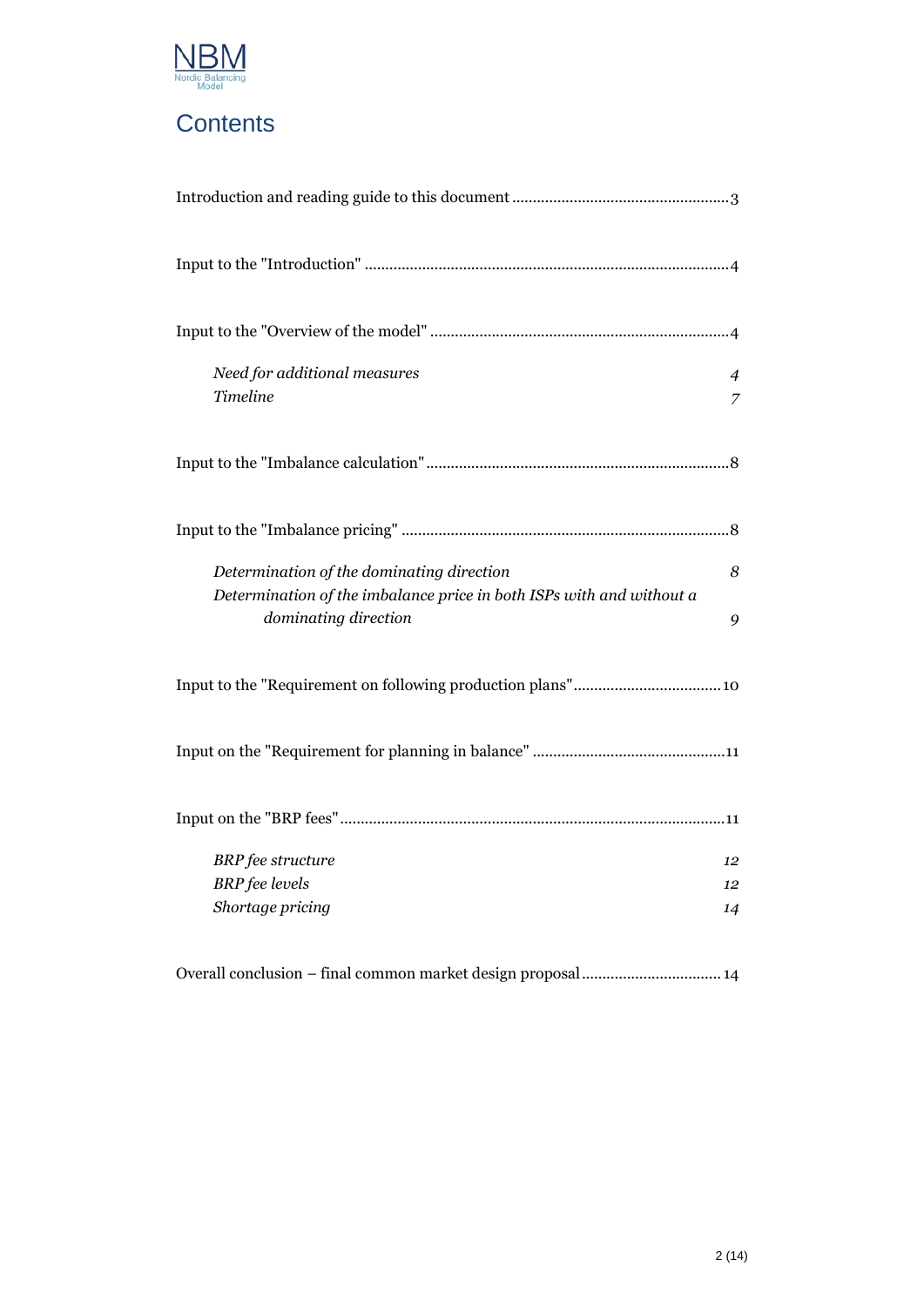

# <span id="page-2-0"></span>Introduction and reading guide to this document

The Nordic TSOs would like to thank all stakeholders for input both to the informal common Nordic consultation and the formal national consultations in line with the Electricity Balancing Guideline (EB Regulation) 1 in Sweden, Finland and Denmark<sup>2</sup> .

This document provides an overall summary of the input received from stakeholders to the [Common Market Design](https://nordicbalancingmodel.net/single-price-single-position-publication-of-common-nordic-market-design-document-feedback-welcomed/) paper and our response to the input received. For convenience of the reader, the summary of input and our response is structured in the same way as the Common Market Design paper (following the same division of chapters). We have tried to summarise and answer the key input received, not necessarily every detail, and hope to have interpreted the input correctly.

We have received in total eight responses directly to the Common Market Design paper by the following stakeholders:

- Statkraft Energi AS
- Energy Norway
- Tussa Energi AS, Tafjord Kraftproduksjon AS, Istad Kraft and Troms Kraftproduksjon AS
- NTE Energi AS and Trønder Energi Kraft AS
- Danish Energy Association
- Energi Danmark A/S
- Finnish Energy
- Fortum Oyj

The input received from the stakeholders listed above is also published directly together with this document at the NBM webpage.

Furthermore, input from the following Swedish stakeholders was given to the Common Market Design paper through the formal national consultation in Sweden, as Svenska kraftnät opened up for feedback directly through the national consultation:

- Energiföretagen Sverige
- Jämtkraft AB
- Markedskraft AS

<sup>1</sup> COMMISSION REGULATION (EU) 2017/2195 of 23 November 2017 establishing a guideline on electricity balancing. <https://eur-lex.europa.eu/legal-content/EN/TXT/?uri=CELEX%3A32017R2195>

<sup>2</sup> The process is different in Norway as the EB Regulation is not yet a part of Norwegian law. Therefore, no national consultation has been open at the same time in Norway.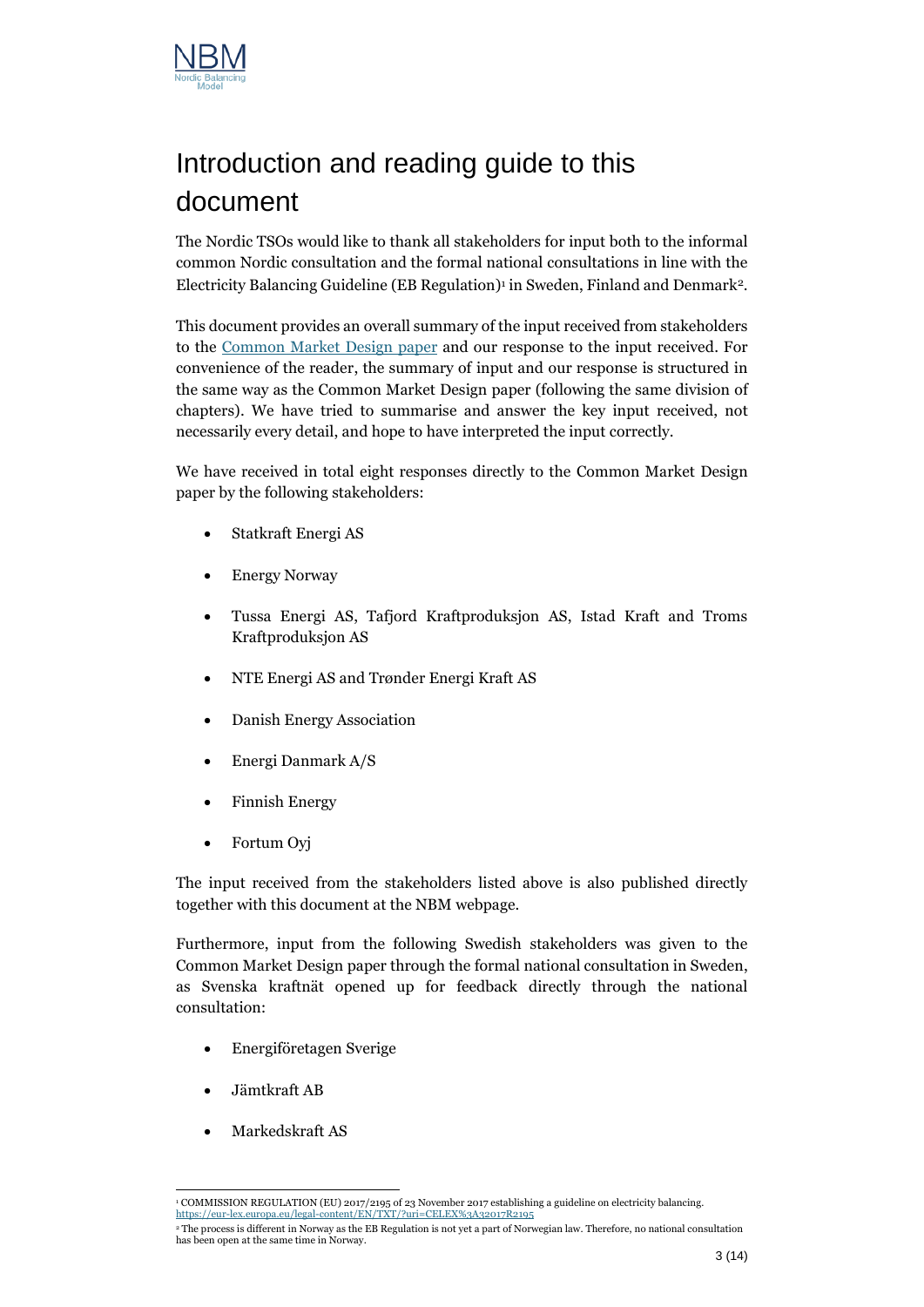

- Uniper
- Vattenfall AB

Svenska kraftnät will issue responses to the national Swedish consultation in January 2021, while Fingrid and Energinet will provide responses to their national responses in December 2020.

## <span id="page-3-0"></span>Input to the "Introduction"

The "Introduction" chapter in the Common Market Design paper includes an overview of the content and the purpose of the paper, including the high aim of harmonisation by the Nordic TSOs.

There were a few comments from stakeholders to this chapter. Finnish Energy found that the paper could have been more developed (mature) and detailed, while Fortum found it could have been clearer on what was included and not. We understand that harmonisation and level playing field is important for the stakeholders in general, even if not explicitly mentioned by all, as the case is by e.g. Energy Norway and Jämtkraft. Energy Norway also urge the Nordic NRAs and TSOs to seek to ensure harmonisation during the national implementation processes.

As a response from the Nordic TSOs, the purpose of the Common Market Design paper is to be a supporting and non-legal document and was thereby intentionally kept on a high-level. The formal and legal processes for implementing necessary changes are national and the details will be handled on national level. Some issues are however further elaborated in this document based on specific feedback. The Nordic TSOs are continuously working to ensure a high level of harmonisation.

### <span id="page-3-1"></span>Input to the "Overview of the model"

The "Overview of the model" chapter in the Common Market Design paper includes several sections, where the main purpose of the chapter is to give an overview of the proposed Nordic market design and the overall motivation for it. An overview of the timeline of changes foreseen going forward was also included, which will require changes to the currently proposed market design and possibly also give room for additional changes.

On the overall design of a single price and single position, the support from stakeholders in general is strong. This is in line with feedback received from stakeholders on previous occasions.

#### <span id="page-3-2"></span>Need for additional measures

On the additional measures (mitigation measures to limit incentives for selfbalancing) and explanations on the current balancing model, there was more diverging input from stakeholders (also in line with feedback previously received). On the general motivation, Energiföretagen Sverige and Finnish Energy asks for more explanation on the mitigation measures and want more analysis to confirm the need. Uniper states that TSOs exaggerate the risks associated with self-balancing. Fortum and Jämtkraft questions if the model is in line with the EB Regulation and/or the all TSOs methodology for harmonisation of imbalance settlement methodology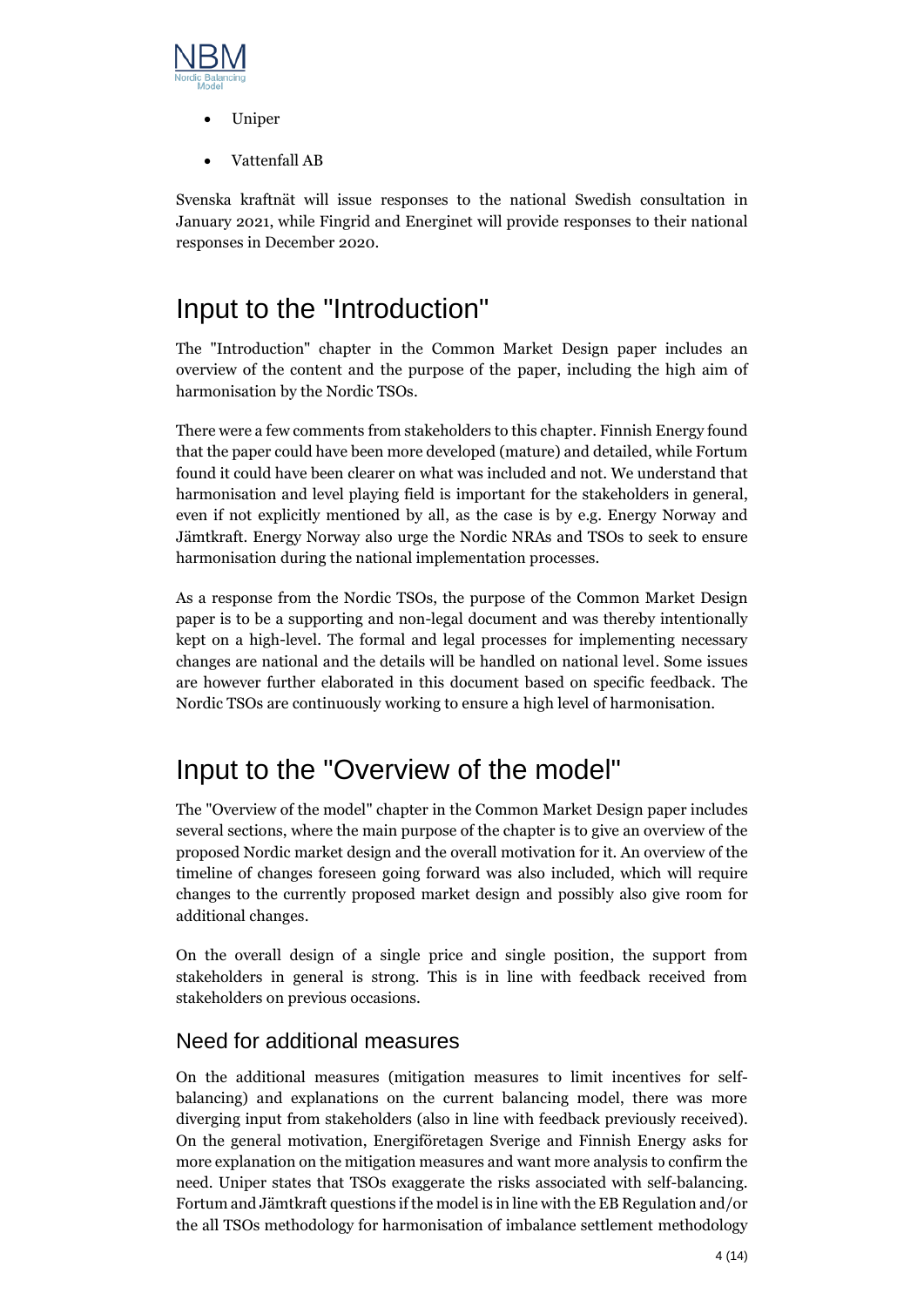

(ISH) <sup>3</sup>. Both Fortum, Uniper and Finnish Energy find self-balancing (active imbalances to support the system) by balance responsible party (BRP) to be positive, even if Fortum acknowledges that it can be a problem in combination with proactive balancing. Energiföretagen Sverige and Vattenfall urge TSOs to not jump into conclusions regarding self-balancing and thereby include mitigation measures from the start, but instead introduce a checkpoint 6-12 months after go-live. Energiföretagen Sverige and Vattenfall however accepts and understand the need to ensure high quality production plans, but several Swedish stakeholders opposes requirements to plan in balance and highlights a risk that such measures result in market inefficiencies by restricting optimal dispatch of flexible resources. Jämtkraft on the other hand does not find the requirement to follow production plans acceptable. Finnish Energy supports the planning into balance but would like to see other or better tools for the BRPs to achieve this and find the requirement redundant with the imbalance fee. Norwegian stakeholders are understood to largely accept the motivation for the mitigation measures. NTE Energi and Tussa Energi (on behalf of several) hope that the requirements to plan in balance will increase the liquidity of intraday trading. Statkraft Energi however asks the TSOs to trust the market adaption to a greater extent, and Energy Norway urge the TSOs to consider more marked-based approaches.

The Nordic TSOs would first like to address the topic of the legality of the current Nordic model. The EB Regulation allows for different balancing philosophies and models and does not harmonise into only one allowed approach. This is among other explicitly supported by the following extract from ACERs [decision document](https://www.acer.europa.eu/Official_documents/Acts_of_the_Agency/Individual%20decisions/ACER%20Decision%2018-2020%20on%20the%20harmonisation%20of%20the%20main%20features%20of%20imbalance%20settlement%20(ISHP).pdf) on the ISH in point 84 (our underlining):

"The imbalance settlement is a national settlement scheme, defined in the national terms and conditions pursuant to Articles 18(6)(f) and 18(6)(k) of the EB Regulation. The EB Regulation already harmonises some aspects of the imbalance settlement (such as the duration of the imbalance settlement period, which shall be 15 minutes pursuant to Article 53(1) of the EB Regulation) and also explicitly allows for nonharmonisation of some other aspects (such as the incentives to BRPs, where both being in balance and helping the system to restore its balance are acceptable, pursuant to Article  $44(1)(c)$  of the EB Regulation). However, imbalance settlement has many other features and at least some of them should be further specified and harmonised pursuant to Article 52(2) of the EB Regulation."

The EB Regulation and thereby also the ISH (as the ISH is bound by the Regulation) allows for different balancing models, including both proactive and reactive balancing approaches by the TSOs, and for such models to be based on either a) BRPs being in balance or b) BRPs helping the system to restore its balance. Within a dominantly proactive balancing approach, it is important that the BRPs plan in balance (and follow production plans) as uncoordinated actions between TSOs and BRPs in the same timeframe are not beneficial to system security and efficient balancing. This is in potential contrast to a reactive balancing model based on the use of aFRR, where the activation of aFRR is based on real-time measured imbalances by the load-frequency controller. Within such a model, it can be possible and efficient to open for BRPs helping the system (depending on certain other preconditions, for example the efficiency of the price signals and congestion issues), as the coordination problem is at least partly removed. TSOs that base their balancing

<sup>3</sup> ACER Decision on the imbalance settlement harmonisation methodology: Annex I. Methodology for the harmonisation of the main features of imbalance settlement. 15 July 2020. Follow links to access the Decision document and Annexes: [http://www.acer.europa.eu/Official\\_documents/Acts\\_of\\_the\\_Agency/Individual%20decisions/ACER%20Decision%2018-](http://www.acer.europa.eu/Official_documents/Acts_of_the_Agency/Individual%20decisions/ACER%20Decision%2018-2020%20on%20the%20harmonisation%20of%20the%20main%20features%20of%20imbalance%20settlement%20%28ISHP%29.pdf) [2020%20on%20the%20harmonisation%20of%20the%20main%20features%20of%20imbalance%20settlement%20%28ISHP%](http://www.acer.europa.eu/Official_documents/Acts_of_the_Agency/Individual%20decisions/ACER%20Decision%2018-2020%20on%20the%20harmonisation%20of%20the%20main%20features%20of%20imbalance%20settlement%20%28ISHP%29.pdf) [29.pdf](http://www.acer.europa.eu/Official_documents/Acts_of_the_Agency/Individual%20decisions/ACER%20Decision%2018-2020%20on%20the%20harmonisation%20of%20the%20main%20features%20of%20imbalance%20settlement%20%28ISHP%29.pdf)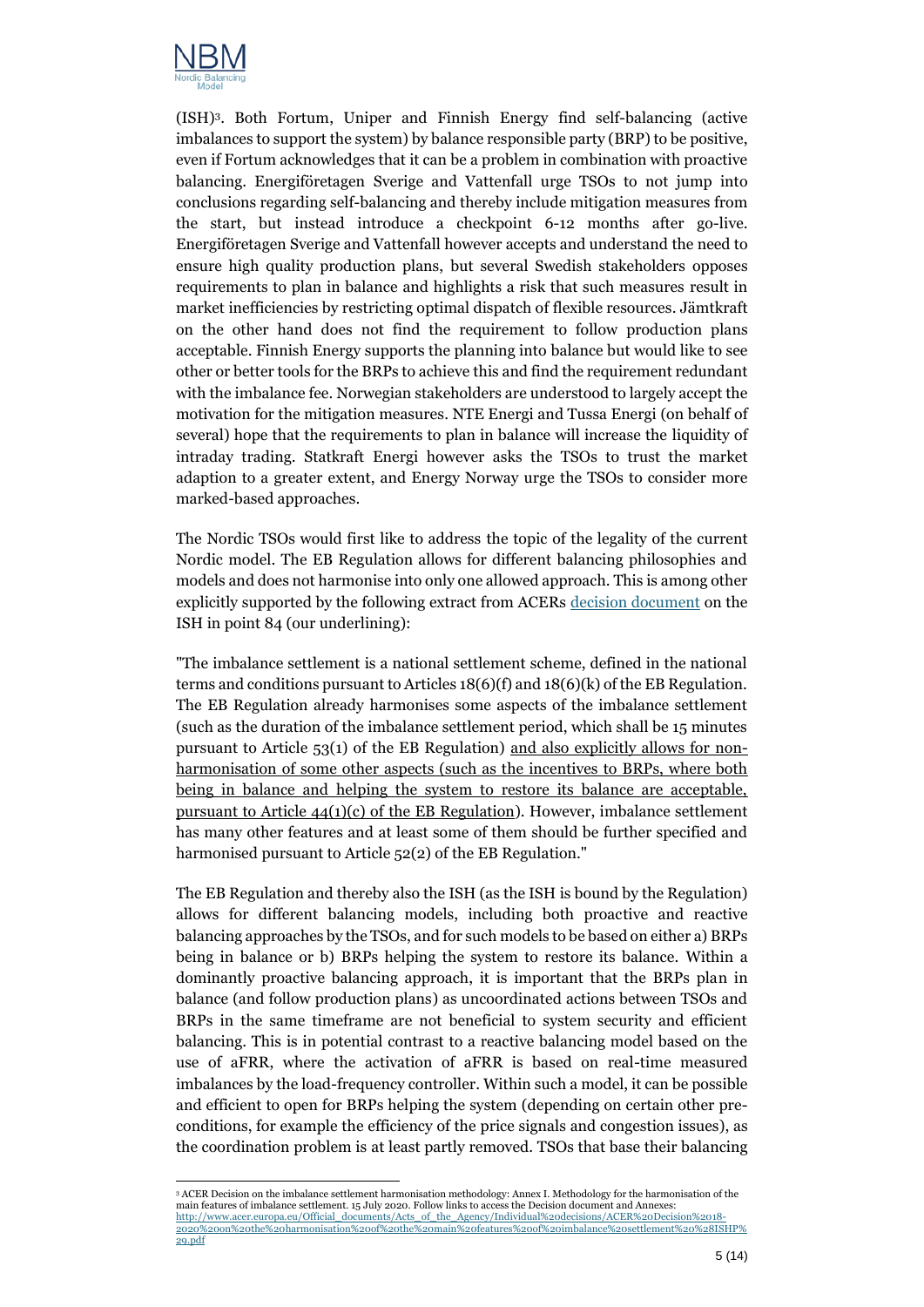

on a highly reactive model typically use mFRR to release aFRR when a certain amount of aFRR has been activated, to always ensure sufficient availability of aFRR to balance in real-time. This is in contrast to a proactive TSO, which use mFRR as the main balancing product and aFRR to handle imbalances which were not captured in the imbalance prognosis.

Finnish Energy has asked for more information on the use of the production plans. The current proactive balancing in the Nordics is supported by the use of the production plans as a key input in the balancing process including the imbalance prognosis. Therefore, the production plan quality is of high importance. More information on the use of production plans can be found in the [Nordic paper on](https://nordicbalancingmodel.net/paper-on-the-use-of-production-plans-related-to-single-price-single-position/)  [production plans](https://nordicbalancingmodel.net/paper-on-the-use-of-production-plans-related-to-single-price-single-position/) published in March 2020 referred to in the Common Market Design paper. The March paper further refers to a document named ["Nordic](https://eepublicdownloads.entsoe.eu/clean-documents/Publications/SOC/Nordic/Nordic_Balancing_Philosophy_160616_Final_external.pdf)  [Balancing Philosophy"](https://eepublicdownloads.entsoe.eu/clean-documents/Publications/SOC/Nordic/Nordic_Balancing_Philosophy_160616_Final_external.pdf) from 2016 that describes the current balancing model and the use of production plans in further detail. In the latter document we recommend to read at least chapter 3, and in particular chapter 3.3, to learn more about the use of the final production plans sent in at 45 min before real-time in the balancing process. The use is among other illustrated in the following figure in the document:



Figure 1 The current balancing process

Fig 4: Illustrative example of the balancing process. The operators need to consider a lot of information in order to make decisions.

So as a brief summary to the above, the Nordic TSOs see the current balancing model as both legally compliant and the mitigation measures as duly motivated.

Finnish Energy asked whether the needs for requirements are the same in all areas. The balancing process with requirements described above is common across the Nordics, and thereby required in all areas. Congestion management issues, which we have not directly addressed above, will always in theory be present between bidding zones. In addition, local bottlenecks need to be handled which is predominantly an issue in Norway. Some of the mitigation measures may therefore require a national adaptation, but the overall need is common.

6 (14) Finnish Energy and Energiföretagen Sverige asked for analysis with data to substantiate the risks of self-balancing. With the current balancing model and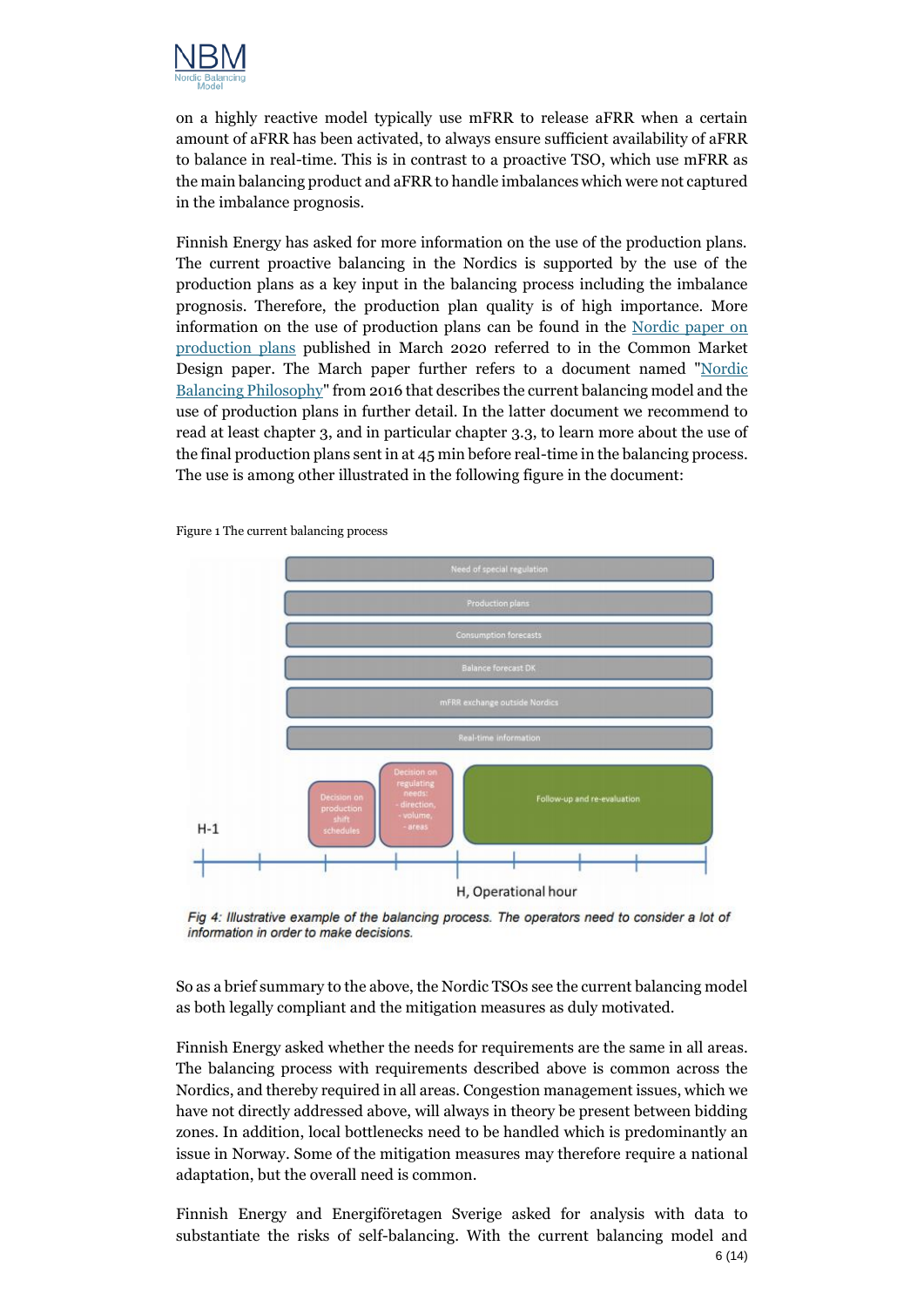

requirements on the BRPs, including financial settlement in case of deviations between production plans and actual production, we do not expect to see the issues of primary concern to any significant extent as the most flexible assets which could impact are within production.

Some stakeholders asked for more market-based measures or to start without mitigation measures and evaluate the need at a later stage. As it takes time to implement measures, it is important for the Nordic TSOs to be clear from the start on our expectance on the market behaviour of BRPs. As we gain experience and also start to detail the market design of the next steps, the mitigation measures and their current design will be reassessed.

#### <span id="page-6-0"></span>**Timeline**

With relevance to the timeline, some stakeholders asked for more commitment and details on the future steps. Fortum commented that it is positive that market participants concerns are heard when designing the timeline but find the timeline inconclusive as it lacks details and commitment. Uniper asked for more clarity and detail on the timeline and would like to see more detailed planning. Vattenfall states that the balancing markets currently undergo extensive development why specific comments in one consultation may be partially or fully dependent on market development addressed in another context. There is also input summarised above to the overall model which is relevant to comment here.



Figure 2 From the Common Market Design document – "Overview of up-coming changes to imbalance settlement (not necessarily exhaustive)

The NBM program represents a complex transition process to automated operations and ACE-based balancing with standardised balancing products. This represents a large change from the current highly manual processes supported by a large degree of flexibility in the mFRR product and activation processes. In addition, the process requires changes which depend on approvals from national regulatory authorities. It also requires new IT systems to be designed. It is not an easy process, and changes on the way may become necessary. However, this does not imply that the Nordic TSOs are not committed to this change.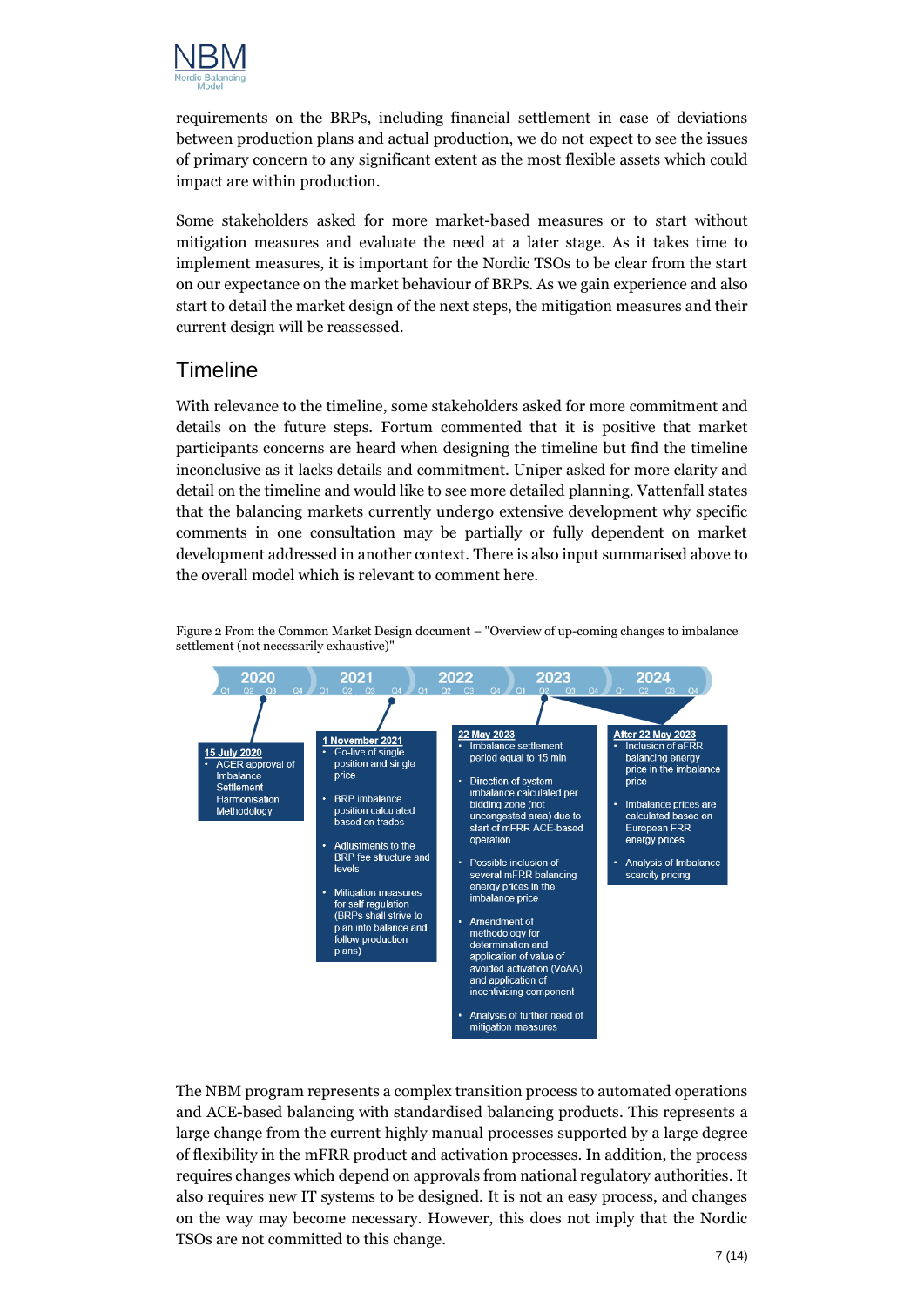

The current proposal for implementation on 1. November 2021 is an accommodation of existing design to ensure legal compliance with the ISH, which becomes effective in January 2022, respecting the boundaries given by the current balancing model. We appreciate that stakeholders are interested in discussing the detailed market design of the future steps, even if not in scope of the Common Market Design paper.

During the transition process, which the NBM program constitutes, the Nordic TSOs will be fully ACE-based when introducing an aFRR balancing energy activation market and partly ACE-based at 15 min with the introduction of 15 min imbalance settlement period (ISP) (aFRR still activated based on the frequency). We look forward to inviting the market participants to discuss the market design, including the need for mitigation measures in the future, for the following steps. This includes topics such as the possibility to open up for BRPs balancing closer to real-time and potentially also BRPs taking active imbalances.

In this context we would also like to remind stakeholders that the current highly integrated balancing model in the Nordics has been a front runner in a European context and which has created a high level of welfare for Nordic market participants over a long time period. The Nordic TSOs understand the current model is still providing a valuable balancing, even with the transition to come through the NBM programme.

### <span id="page-7-0"></span>Input to the "Imbalance calculation"

The "Imbalance calculation" chapter in the Common Market Design paper includes a high-level overview of how the single imbalance based on a single position will be calculated.

We received one supportive comment from Finnish Energy, else there were no comments from stakeholders to the imbalance calculation.

## <span id="page-7-1"></span>Input to the "Imbalance pricing"

The "Imbalance pricing" chapter in the Common Market Design paper includes a section on how to calculate the dominating direction, a section on pricing in ISPs with activation and a section on pricing in ISPs without activation.

#### <span id="page-7-2"></span>Determination of the dominating direction

On the determination of the dominating direction, there was only one explicit comment by Finnish Energy. Finnish Energy supports the current proposal but does not support a future change to calculate the dominating direction based on the bidding zone. The latter change is however mandated by the ISH, as the basis for the current proposal is an exception which allows the Nordics to set the dominating direction across imbalance price areas = bidding zones in the time period before we have implemented ACE-based balancing. Calculation per bidding zone = imbalance price area is mandated (non-optional) by the ISH when we have introduced ACEbased balancing. For the details on this, please refer to article 8 of the ISH, in particular 8(3), and point 73 of the ACER decision on the ISH.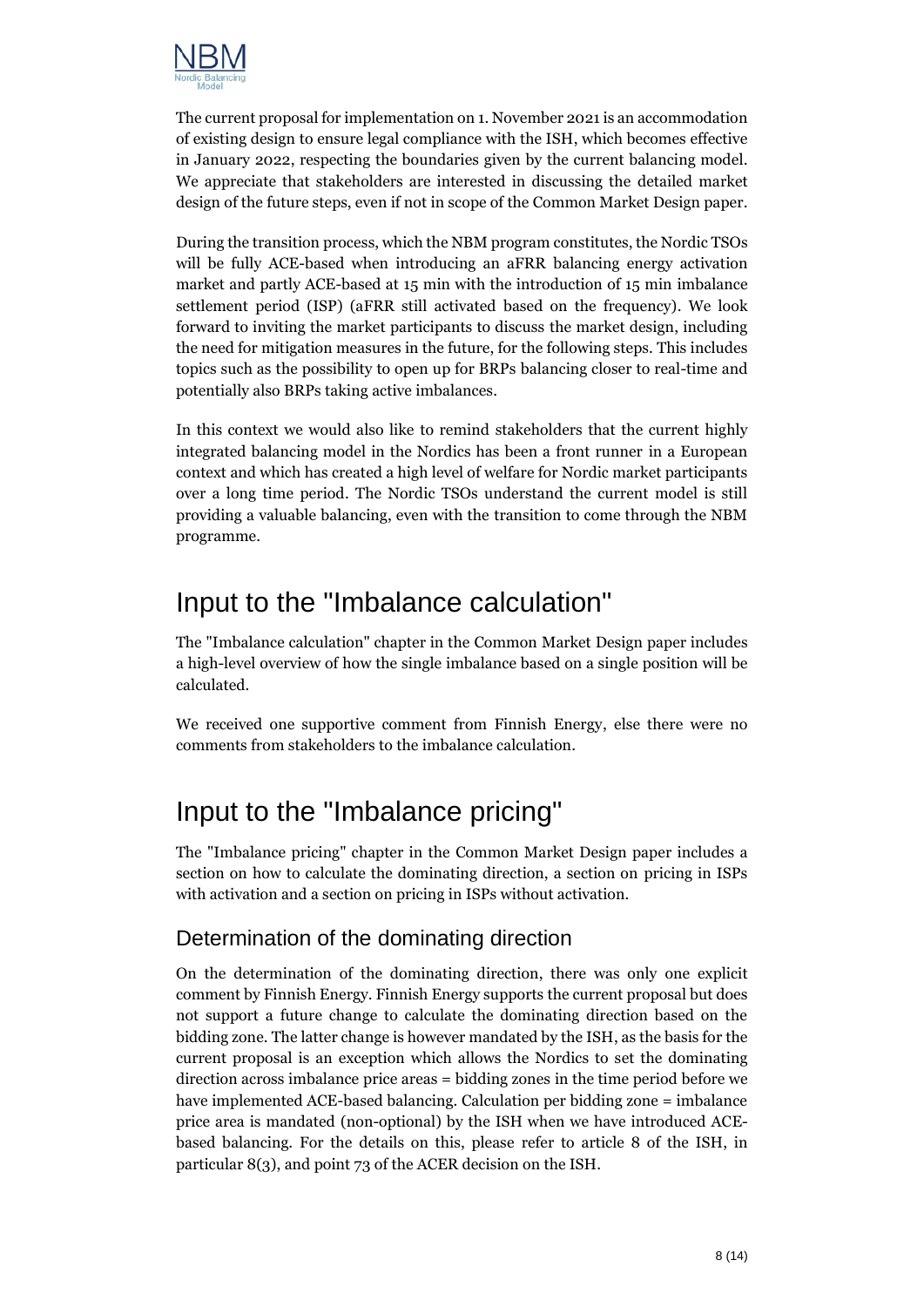

### <span id="page-8-0"></span>Determination of the imbalance price in both ISPs with and without a dominating direction

On the sections on how to calculate the imbalance price, we understand that all but two stakeholders support or accept the proposal on imbalance pricing. This includes both ISPs with a dominating direction and no dominating direction (for the latter, use of the day-ahead price as final imbalance price). Statkraft Energi explicitly supports the pricing in ISPs with no dominating direction, while Energiföretagen Sverige and Vattenfall state that they accept it. Finnish Energy have questions to the proposal of pricing in ISPs without a dominating direction, while Fortum questions the legality of the proposal and finds it not forward-looking. Energiföretagen Sverige and Vattenfall stress the importance of including an aFRR balancing energy price in the imbalance price.

On the legal basis for the imbalance pricing in ISPs without a dominating direction, the Nordic TSOs have carefully assessed the legal basis and are assured that the proposal is fully compliant with the ISH. According to article  $7(3)(d)$  of the ISH, the TSO shall either use Article  $9(1)$  or  $9(2)$  of the ISH to calculate the imbalance price in case of no activated positive or negative balancing energy (no dominating direction). Article  $9(1)$  and  $9(2)$  in turn point to Article 10, which outlines the calculation rules for the value of avoided activation (VoAA), defined in article  $2(2)(c)$ of the ISH, but also to Article  $9(6)(b)$ , which lists a set of additional components including the incentivising component, which can be further applied to the calculation of the imbalance price. The VoAA thereby represents the "base price" to apply in ISPs without activation, but the final imbalance price can then be altered by the application of the incentivising component, as proposed by the Nordic TSOs.

In this context, we would also like to refer to the explanation of the purpose of the incentivising component in the [explanatory document](https://eepublicdownloads.entsoe.eu/clean-documents/nc-tasks/EBGL/EBGL_A52.2_191030_All_TSOs_ISHP_imbalance_settlement_harmonisation_amended_explanatory_doc_for_submission.pdf) to the final All TSOs proposal on the ISH (before the referral by NRAs to ACER), page 20-21, and the following extracts4:

"A TSO may decide to implement an imbalance pricing scheme that takes into account liquid local, short term wholesale market prices (e.g. Intraday-prices in this market area or Day-Ahead where Intraday is not sufficiently liquid)"….. In that way, gambling on arbitrage between the wholesale market and imbalance prices should not be possible….. An incentivizing component, that may for example represent the price spread between imbalance and Intraday market prices, sets an additional boundary condition that the imbalance price shall be at least the price of the defined wholesale market price."

The proposal of the Nordic TSOs is in line with the above-mentioned explanation. The main motivation of the incentivising component is already maintained in the current mFRR pricing rules in the Nordics, by the intrinsic linking with the dayahead price (these pricing rules are not changed on 1. November 2021). It is however necessary to explicitly restate the link for ISPs without a dominating direction due to the calculation rules for the VoAA. The Nordic TSOs will however for sake of completion propose an incentivising component which applies to all ISPs. The component will only have a value in ISPs without activation as long as the current mFRR pricing rules apply. In addition, the Nordic TSOs will use a harmonised approach to calculate a numerical value for the VoAA based on bid prices, which will

<sup>4</sup> The incentivising component has been consulted through the process of establishing the ISH and confirmed by ACER in the final approval of the methodology.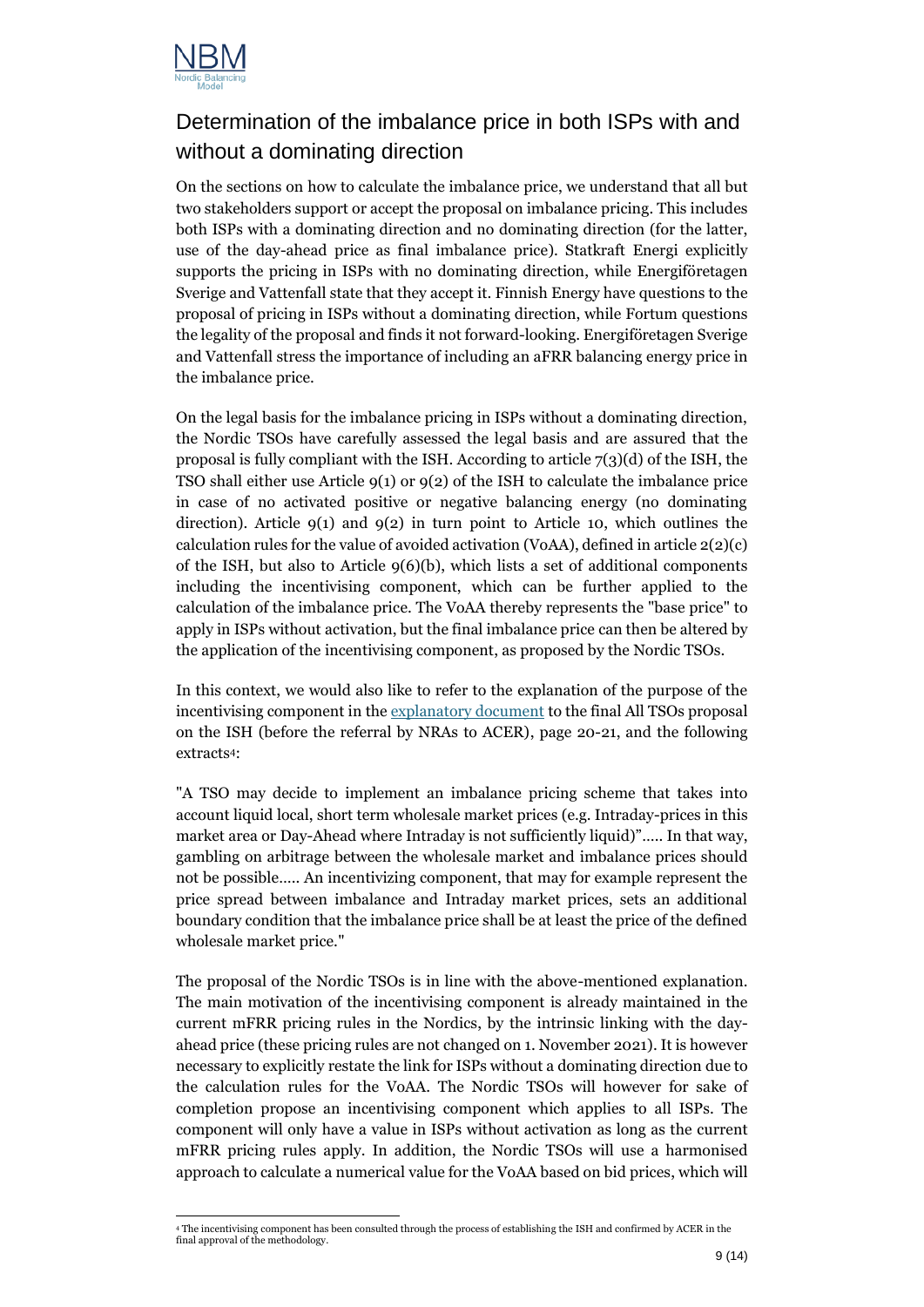

be published together with the numerical value of the incentivising component, to comply with the requirements of the ISH.

The Nordic TSOs fully agree that the aFRR balancing energy activation price is an essential part of the future imbalance price calculation and is a part of the harmonised European target model as well as the Nordic TSOs plan (see figure 2 above). The current aFRR market design (pro-rata aFRR capacity, no energy activation market and activation based on frequency) in the Nordics is however not fit for the purpose. Inclusion of an aFRR price requires an activation market and pricing based on aFRR bids (see article  $9(3)(e)$  of the ISH). The Nordic TSOs are currently carrying out preparatory work in order to accommodate for an aFRR energy activation market, and the plan forward will be communicated in the Nordic TSO aFRR EAM strategy, which will be published in mid-2021.

# <span id="page-9-0"></span>Input to the "Requirement on following production plans"

The " requirement on following production plans " chapter in the Common Market Design paper explains the elements of the proposed requirement and the commonly proposed monitoring process. It is important to note that national specifics may apply to this requirement.

Most of the feedback on this requirement was on the overall need for the requirement, as discussed above. However, there were some comments more directly related to this chapter. Finnish Energy asks for the possibility to update plans until real-time as part of providing the BRPs with better tools to comply with the requirement (see also their feedback to the requirement to plan in balance), and only in case of particular needs in certain areas that requirements could be stricter. Finnish Energy supports anonymous KPIs as an information source for operational benchmarking between market participants only. Vattenfall support the proposal to monitor and follow (e.g. using KPIs) the quality of the production plans, and potentially also publishing the results. Fortum finds the proposal incompliant with the EB Regulation and ISH as the requirement is only valid for production, and not also consumption. Uniper opposes that TSOs only require production to follow plans and propose to shift focus to only the requirement on BRPs being in balance. Jämtkraft states that the requirement goes against equal treatment/level playing field since no corresponding requirement are put on consumption. Fortum also finds it incompliant that national requirements may apply and that renewables may be punished by the gate closure of plans at 45 min before real-time.

The need for the production plans and their use in the balancing process from 45 min before real-time is explained in the document referred to above. By that explanation it is clear that it is important that the Nordic TSOs can trust the production plans provided at 45 min before real-time, as these are important for the operational processes to balance the system which also start already after the gate closure of the plans. In addition, it is part of the overall model of a proactive TSO that there is a hand-over between the BRPs and the TSOs in the balancing process, from which point BRPs are asked to follow their plans and leave the remaining balancing to the TSO.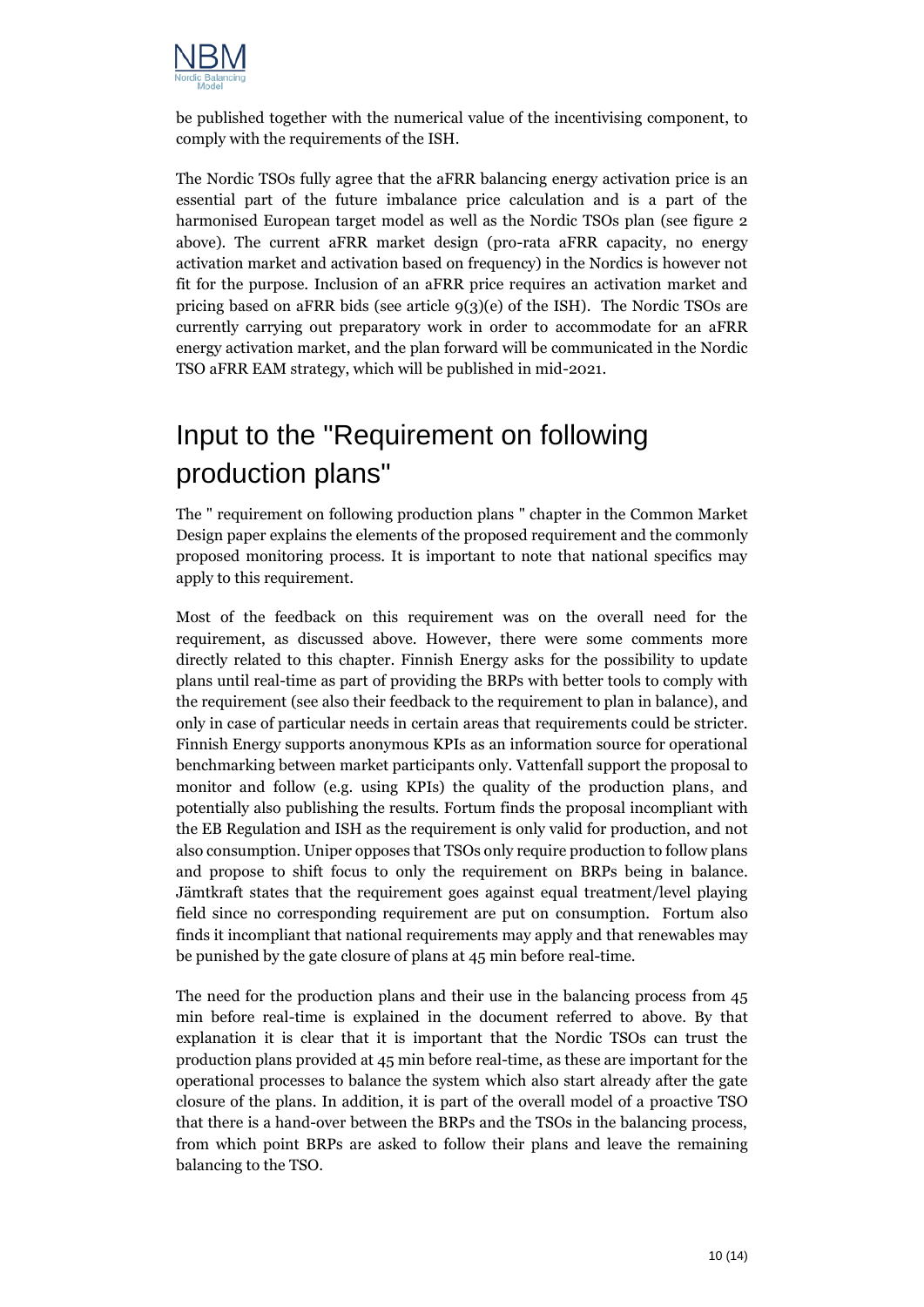

The TSOs are allowed to ask the market participants for operational and market information necessary to operate the power system.<sup>5</sup> It is out of scope of the design elements for this market design document to assess the information required and needed by the TSOs for the operational processes going forward. This includes the potential need for consumption plans and different need for details for the different TSOs. It should however be clear that the BRPs need to behave in a way which does not on purpose detriment the value of operational information provided to the TSOs, which is the core of the proposed requirement.

# <span id="page-10-0"></span>Input on the "Requirement for planning in balance"

The "requirement for planning in balance" chapter in the Common Market Design paper explains the elements of the proposed requirement and the commonly proposed monitoring process.

As for the "requirement to follow production plans" above, most of the input on this requirement is on the overall need for and efficiency of the requirement which is discussed above. Finnish Energy asks also here for the possibility to trade until realtime as part of providing the BRPs with better tools to comply with the requirement (see also their feedback to the requirement to follow production plans). Fortum does not find a legal justification for the requirement. Fortum finds the statement that wholesale markets end when balancing timeframe starts to be incorrect and that the two requirements on BRP behaviour may be in conflict.

We refer mainly to our answer above to the comment by Finnish Energy on trading until real-time. We repeat that the proactive balancing approach by the Nordic TSOs is based on a handover by the market participants to the TSOs, where remaining flexibility after closure of the wholesale market is asked for as balancing market bids. To Fortum we would like to repeat that a balancing approach based on BRPs planning in balance is allowed by the EB Regulation, as discussed above. The common intraday gate closure in the Nordics apart from the border to Estonia is one hour before real-time. Further, the two requirements are not in conflict as they are sequential in time: First plan in balance in the wholesale markets, thereafter, follow production plans.

### <span id="page-10-1"></span>Input on the "BRP fees"

The "BRP fees" chapter in the Common Market Design paper includes a description of the proposed revised structure for the BRP fees and notes that the Nordic TSOs have started work to evaluate a possible harmonisation of the BRP imbalance fee level, which will be subject for a separate note aiming at early Q1 2021.

This chapter received input from all stakeholders who provided input to the Common Market Design paper. We will first address comments to the BRP fee structure before we address the comments to the fee levels.

<sup>5</sup> We hereby refer to the COMMISSION REGULATION (EU) 2017/1485 of 2 August 2017 establishing a guideline on electricity transmission system operation (SO Regulation) and relevant national legislation. Link to the SO Regulation: https://eurlex.europa.eu/legal-content/EN/TXT/?uri=CELEX%3A32017R1485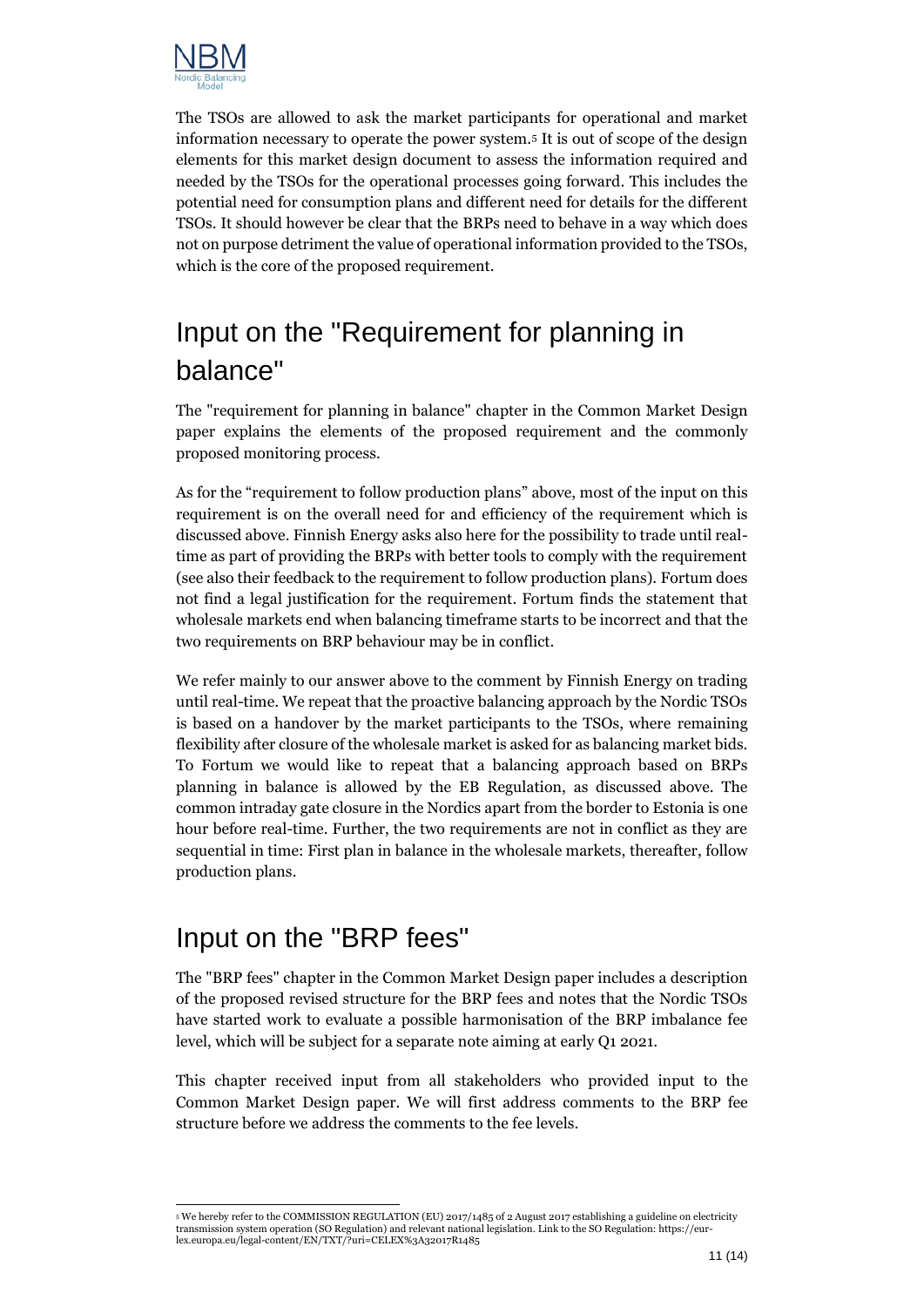

#### <span id="page-11-0"></span>BRP fee structure

The Nordic TSOs understand that most stakeholders support a harmonised fee structure across the Nordics, even if only Finnish Energy and Statkraft Energi are explicit on this in their input. We also understand that most stakeholders support or accept the proposed BRP fee structure. Statkraft Energi explicitly supports the proposed structure, while Markedskraft explicitly supports a merged volume fee for production and consumption.

Danish Energy and Energi Danmark however do not support the proposed structure specifically for the imbalance fee. They find that the imbalance fee should not be imposed on imbalances which reduce the system imbalance (so imbalances in the opposite direction of the dominating direction should not be charged the fee). Energi Danmark argues this to be important when going forward to a more reactive balancing method and a new balancing philosophy. Danish Energy agrees that it is important for participants to plan into balance, and that an imbalance fee will creative incentives to avoid imbalances. However, they see an imbalance fee on all imbalances regardless of direction as a punishment, also as they argue that an imbalance in the right direction reduce the TSOs' costs.

The proposed BRP fee structure is simply a revision of the current BRP fee structure to take into account the implementation of a single balance position. The Nordic TSOs have in the Common Market Design paper proposed that the current consumption and production volume fees should be merged into one volume fee, including both consumption and production. <sup>6</sup> In addition, the imbalance fee which is currently charged to all imbalances calculated in the consumption imbalance (which includes consumption and trade imbalances), is expanded to be calculated including all imbalances. There is no fundamental change to the design by this TSO proposal.

The imbalance fee can be seen as a trading fee which applies to all BRPs which have imbalances which are handled in the balancing markets, in the same way as trading fees applies in the day-ahead and intraday markets. The TSOs have costs related to having the capability to balance the system in real-time (capacity costs) in addition to administrative costs to perform the actual balancing operation and settlement. <sup>7</sup> These costs are largely independent of the dominating direction of a given ISP and should also be seen by the BRPs. The general imbalance fee also gives an economical incentive to plan in balance and may thereby stimulate increased trade in intraday markets.

The Nordic TSOs would like to clarify that the proposed fee structure will be revisited in the following steps (as illustrated in figure 2 above) as it is part of a holistic market design.

#### <span id="page-11-1"></span>BRP fee levels

The Nordic TSOs also received quite a bit of feedback on the level of the fees and the cost bases. Below we try the summarise the key input. There are different opinions on whether the imbalance fee level should be harmonised or not. Statkraft Energi, NTE Energi (on behalf of several) are understood to support harmonisation of the imbalance fee level, at least to a certain point. Uniper as well support full harmonisation of the imbalance fee level, even though they argue that the fee level

<sup>6</sup> This point does not apply to Denmark as these fees are collected through the grid tariffs instead.

<sup>7</sup> Not all these costs are covered by the imbalance fee, but also the volume fee and partly through grid tariffs (depending on national setup).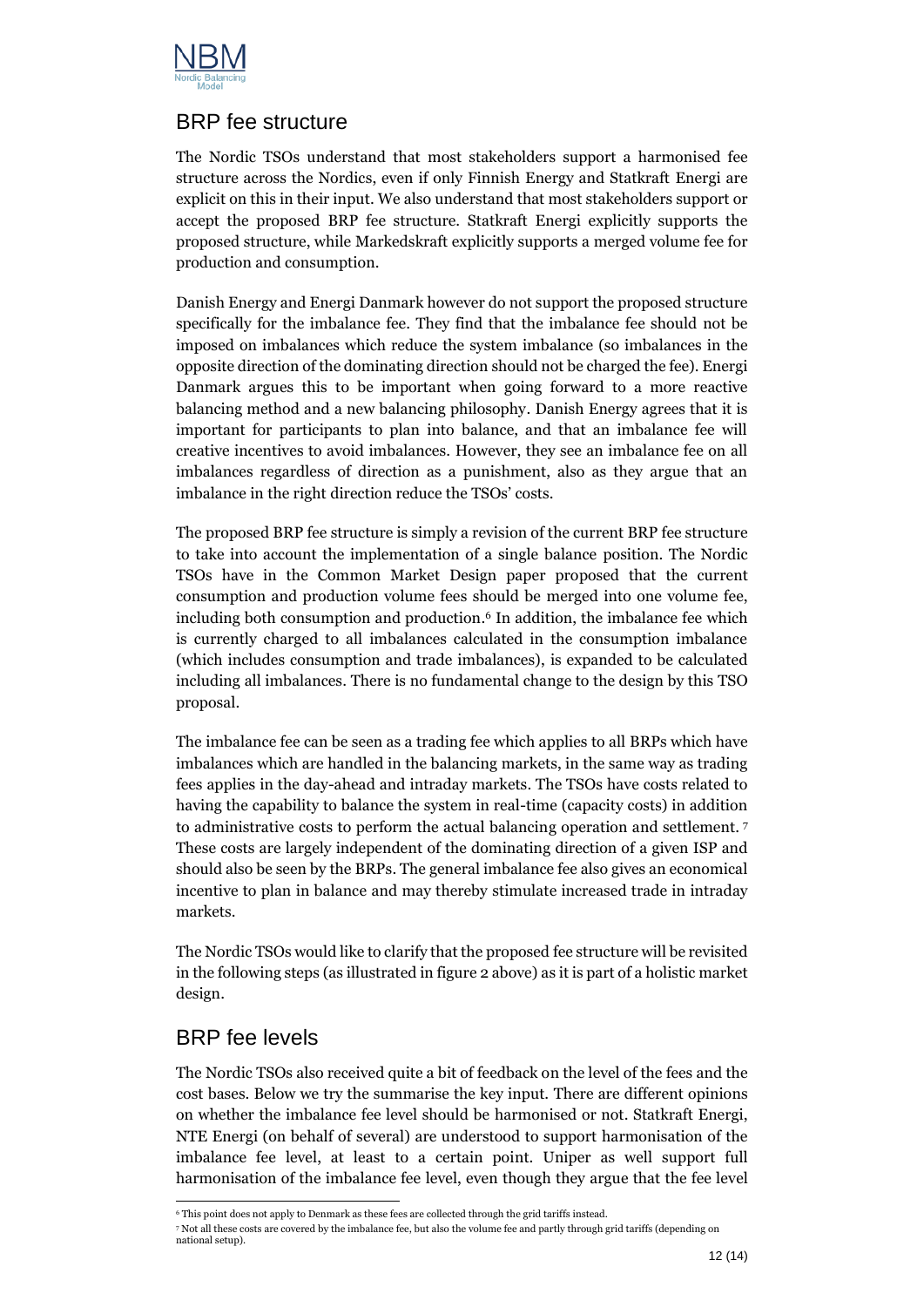

should be kept as low as possible. For Statkraft Energi this is related to the dispatch of assets. Uniper argues that different imbalance fee levels may incentivise market players to move imbalances to the areas with the lowest fees, which in turn would undermine the target to optimize load flows to maximize social welfare within the market.

On the other hand, Finnish Energy and Danish Energy are hesitant to harmonise the imbalance fee level. Finnish Energy is concerned about different cost bases, while Danish Energy is sceptical to harmonise as there are major geographical and technical differences of the electricity systems in the Nordics. Furthermore, Danish Energy is worried about the effect of a high imbalance fee on renewables. NTE Energi (on behalf of several) support an increased imbalance fee. Statkraft Energi suggests that the TSOs consider a harmonisation of which costs are covered through the fees and which are covered through the grid tariffs.

On the use of the imbalance fee to create incentives, a concern raised by some stakeholders is the relation to the cost base and that such a fee would create (undue) income for the TSOs. This is at least partly raised by Statkraft Energi, Tussa Energi (on behalf of several), Finnish Energy and Danish Energy. Statkraft Energi also understand the proposed increased imbalance fee to be a penalty fee. They are concerned about how to identify the size of a penalty element, and also argue that a high imbalance fee can increase the balancing of own portfolio in the balancing timeframe and take flexible assets out of the balancing markets (the BRP keeps the resources for themselves). Tussa Energi (on behalf of several) are concerned about the increasing imbalance fee in Norway.

NTE Energy (on behalf of several) are concerned that the volume fees should be at a low and predictable level in order to facilitate sound decisions on for example new power production. Uniper and Jämtkraft on the other hand oppose that dispatchable resources shall pay volume fees just as high as intermittent generators or consumers and argue that this contradicts the application of the polluter pay principle.

We will hereby attempt to answer the input above. The Nordic TSOs apply quite different mechanisms and approaches to ensure availability of balancing capacity. Some reserves are for example only ensured by some of the TSOs (such as peak load reserves and disturbance reserves). There are also difference in market design (for example renumeration of FCR energy). This makes a harmonised discussion on which costs to cover through the fees and which to cover through the grid tariffs of less value, as the underlying differences are too large. In addition, there are quite different cost bases across the Nordics due to the prices to procure reserves, which also impacts on the possibility to harmonise the fee levels while ensuring financial neutrality. The Nordic TSOs however still find it valuable to consider the level of the imbalance fee and the possibility to harmonise this fee level as it impacts on dispatch decisions in the common Nordic market and to give desired incentives. There is today a harmonised span which applies to the consumption imbalance fee, with a cap and floor of  $0.1 - 0.5$  EUR/MWh (Nordel agreement from 2007). The Nordic TSOs will therefore continue to work on harmonisation of the imbalance fee level which, as already communicated, will be described in a separate note aiming at early Q1 2021. Such harmonisation would indirectly impact on the volume fee, since the settlement processes all together should ensure financial neutrality (see article 44(2) of the EB regulation). 8

<sup>8</sup> Say you have a defined cost base, for example all costs of FCR capacity is to be covered by the BRP fees. If the imbalance fee is then set at for example a fixed level, the remaining cost base will need to be covered by the volume fee.